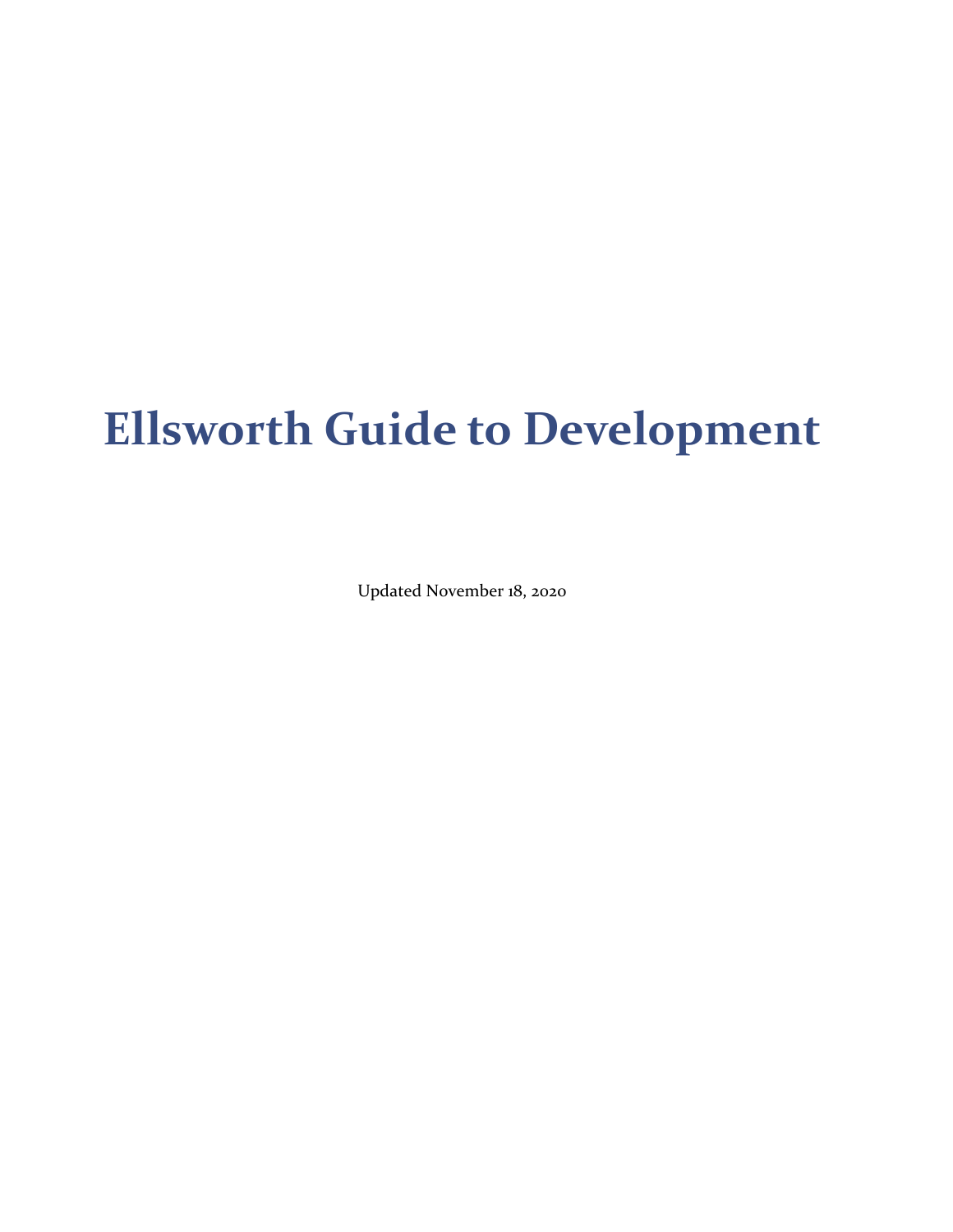## **Table of Contents**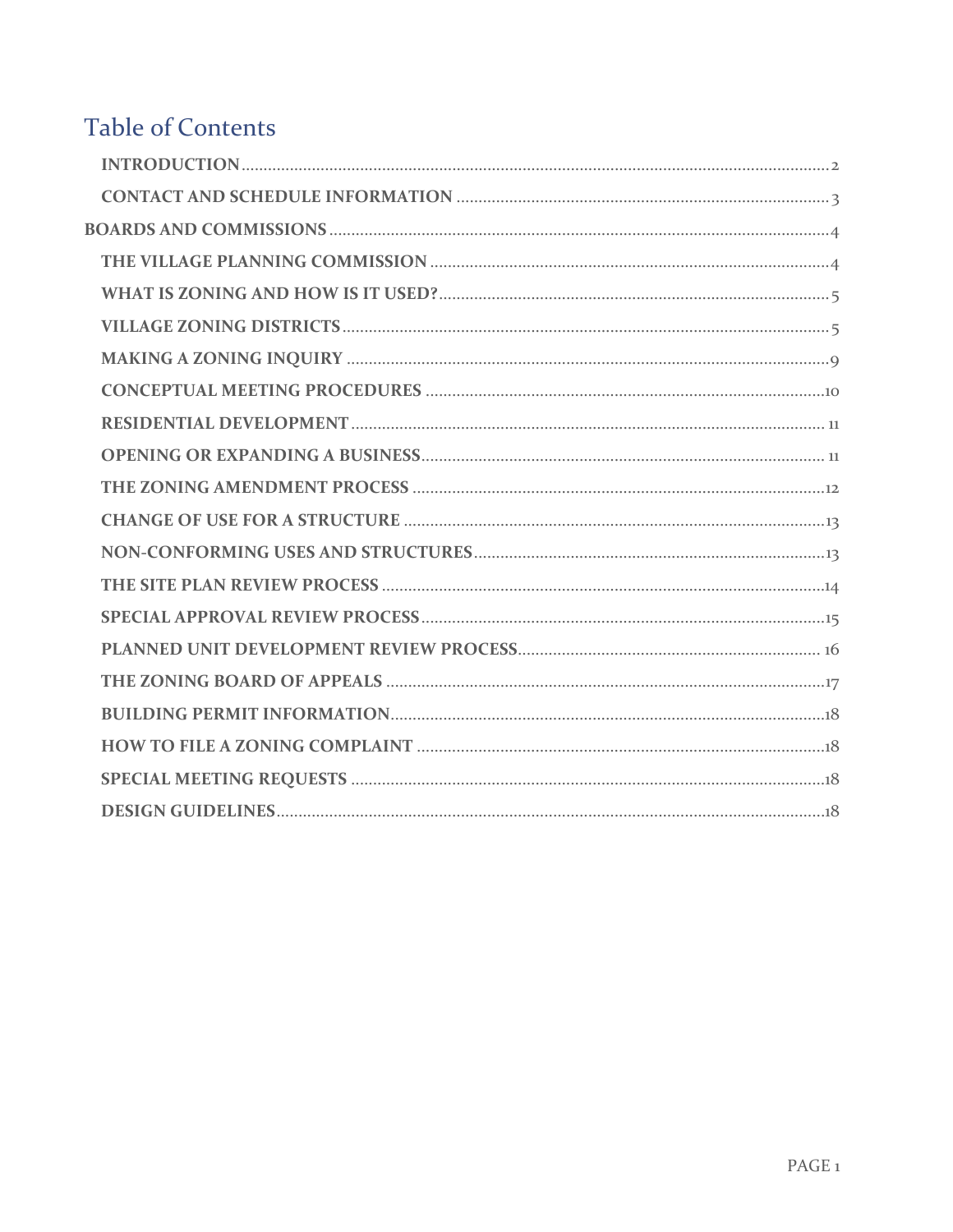#### **INTRODUCTION**

<span id="page-2-0"></span>This document is intended to serve as a *guide to development* for Village residents, business owners and other decision makers. Although this document provides information on the procedural process for development permits and appeals, the best route before filing application or a petition is to contact Village Staff, at 231-588-7411.

The Village of Ellsworth is governed by a master plan and zoning ordinance that proposes the orderly development of land, installation of capital improvements, and an allocation of land for different uses. The Village is granted these privileges under the Michigan Planning Enabling Act, of 2008, as amended. In general, planning and zoning are closely related and together they regulate the orderly development of land – from residential to industrial uses. Zoning controls the intensity and the type of development allowed in specific districts of the Village.

It is important to reference the Village Master Plan and Zoning Ordinance prior to purchasing, improving, or developing property. In most instances, a permit is required before a change can be made. Complex changes will require a Planning Commission site plan review and approval. In other cases, the Zoning Board of Appeals may have to recommend a variance for approval to the Village Council, which is the ultimate approving authority.

Village Staff acts as the liaison between residents and the Village Planning Commission and Zoning Board of Appeals. Residents and developers will find it helpful to meet with Village Staff prior to undertaking any improvements. This step will help determine whether the Village's zoning ordinance or building code will require any modifications or improvements to a proposed plan.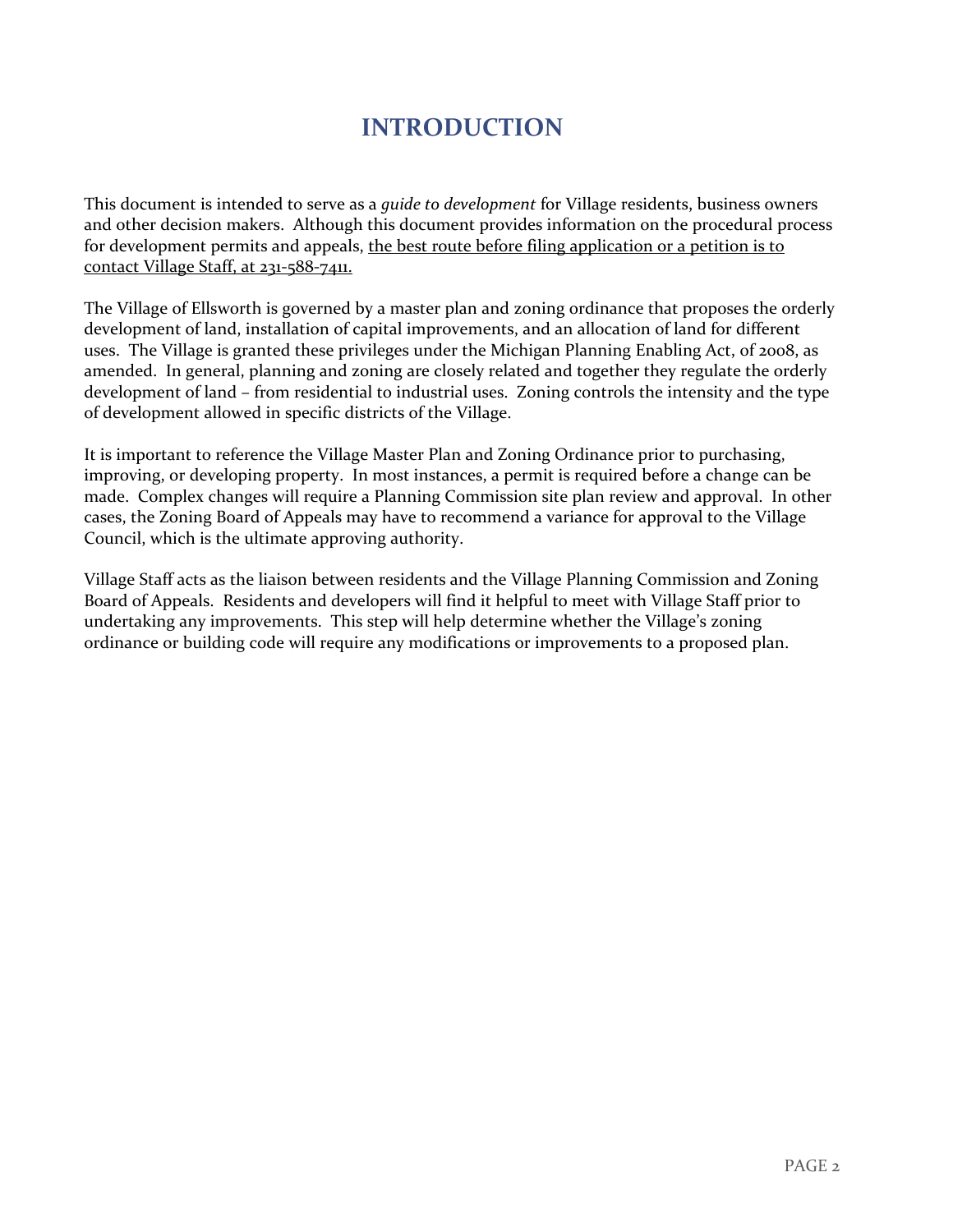## **CONTACT AND SCHEDULE INFORMATION**

<span id="page-3-0"></span>The first step to investing in our community is to speak with key staff. The staff person may vary from project to project or during the course of the project. The following chart lists key staff, contact information and description.

| <b>Department</b><br><b>Name</b> | <b>Key</b><br><b>Contact</b> | <b>Title</b>           | Telephone #  | <b>Email address</b>     |
|----------------------------------|------------------------------|------------------------|--------------|--------------------------|
| Administration                   | Hugh                         | Village                | 623-693-8193 | HECamp@aol.com           |
|                                  | Campbell                     | President              |              |                          |
| <b>Public Works</b>              | Tex Drenth                   | <b>DPW</b>             | 231-645-6110 | texdrenth@hotmail.com    |
|                                  |                              | Supervisor             |              |                          |
| Administration                   | Marlene                      | Clerk                  | 231-676-0336 | cmdrenth@gmail.com       |
|                                  | Drenth                       |                        |              |                          |
| Administration                   | Larry                        | Planning               | 231-676-3461 | larryessenberg@gmail.com |
|                                  | Essenberg                    | Commission             |              |                          |
|                                  |                              | Chair                  |              |                          |
| Building &                       | Andrew                       | Zoning                 | 231-599-2647 | andyveen@outlook.com     |
| Zoning                           | Veenstra                     | Administrator          |              |                          |
| Economic                         | Lynn                         | <b>Village Trustee</b> | 231-676-0935 | lynnspearing@gmail.com   |
| Development                      | Aldrich                      |                        |              |                          |
|                                  | <b>Spearing</b>              |                        |              |                          |
| Downtown                         | Rusty                        | DDA Chair              | 231-928-8566 | Rusty.powers1@gmail.com  |
| Development                      | Powers                       |                        |              |                          |
| Authority                        |                              |                        |              |                          |

Although staff is willing to assist with a review process, the final decision on a proposal lies with the planning commission. In some cases, especially those anticipating a substantial community impact, more than one board and/or council may be involved in the decision process.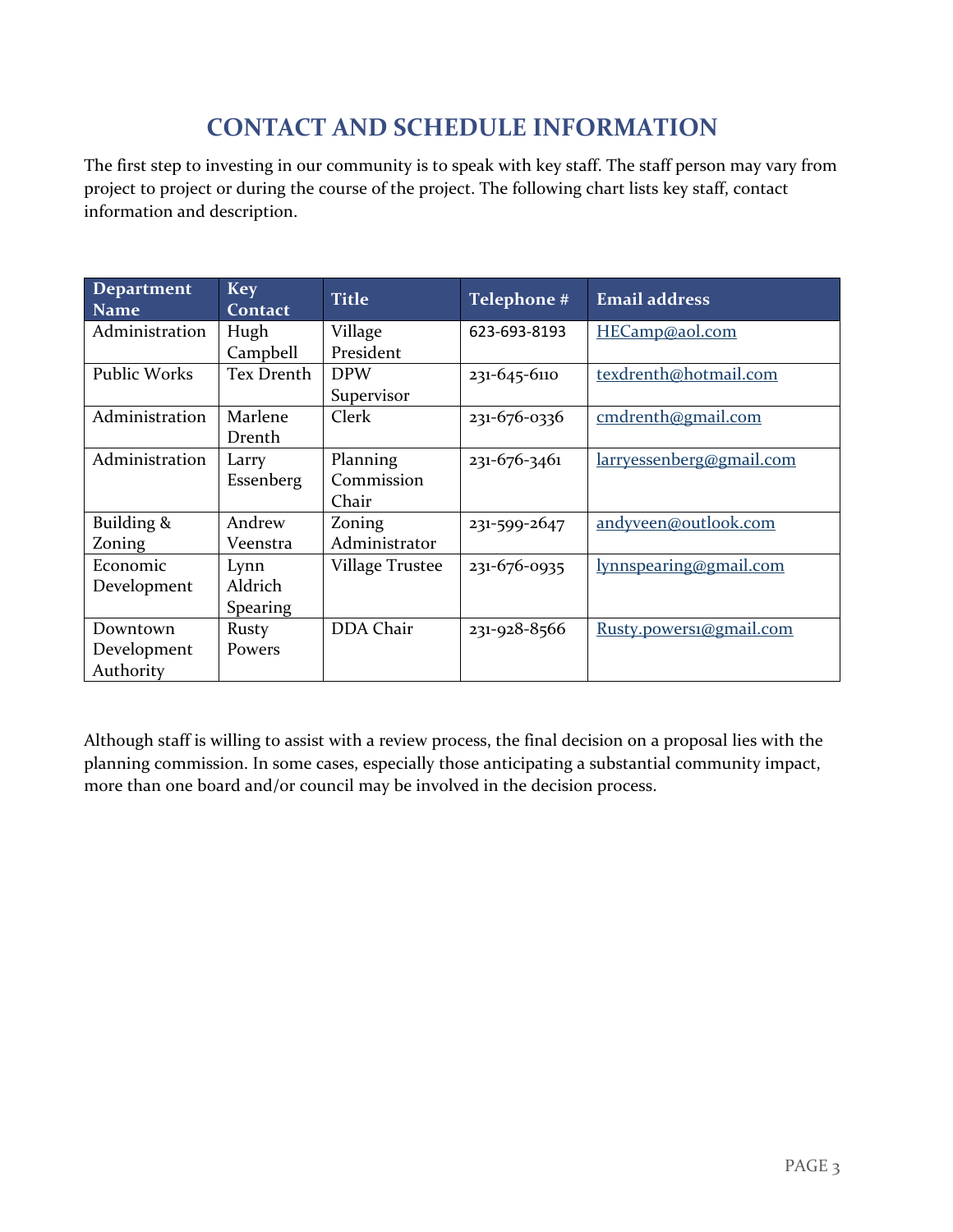#### **BOARDS AND COMMISSIONS**

<span id="page-4-0"></span>The Zoning Ordinance specifies the procedures for development applications. However, depending on the nature and location of the project, more than one (1) board or commission may review the project. Certain groups are advisory and provide recommendations, while others have final decisionmaking authority. A commission may have dual roles depending on the process type. A table of local boards and commissions and their primary role(s) are provided below:

| <b>Board</b>                                            | <b>Responsibility</b>                        | <b>Meeting</b>              |
|---------------------------------------------------------|----------------------------------------------|-----------------------------|
|                                                         |                                              | Date/Time/Location          |
| Village Council                                         | Governing body with authority over           | Second Monday of each Month |
|                                                         | development incentives, ordinance            | 7:00 pm                     |
|                                                         | amendments, development policies, etc.       | Village Hall                |
| Downtown                                                | Develops programs and projects aimed at      | Fourth Monday of each Month |
| Development                                             | improving the downtown district including    | $6:00$ pm                   |
| Authority (DDA)                                         | new business development, business           | Village Hall                |
|                                                         | recruitment and retention, and downtown      |                             |
|                                                         | beautification and public improvements       |                             |
| Planning                                                | Creates and updates the Master Plan and      | Second Thursday of the odd  |
| Commission                                              | reviews rezoning requests, site plans,       | Months                      |
|                                                         | subdivisions, special use permits and other  | 7:00 pm                     |
|                                                         | land use applications                        | Village Hall                |
| Interprets and grants variances from<br>Zoning Board of |                                              | Annually on the Second      |
| Appeals                                                 | provisions of the Zoning Ordinance, conducts | Monday of May or as needed  |
|                                                         | hearings and resolves disputes regarding     | Time TBD                    |
|                                                         | decisions of the Zoning Official             | Village Hall                |

## **THE VILLAGE PLANNING COMMISSION**

<span id="page-4-1"></span>The Planning Commission is comprised of five (5) members. The Commission reviews and approves site plans, requests for special uses, and makes recommendations to the Village Council on street and alley locations and request for zoning change requests. Special Uses are specific types of development that must meet certain standards to be permitted. An example of a Special Use permit is a hospital that may be permitted if the Planning Commission approves and finds the project meets the established criteria as identified in the Zoning Ordinance.

The Planning Commission typically meets on the second Thursday of odd months in the Meeting Room at Village Hall. All applications and associated fees must be filed in advance and coordinated with Village Staff.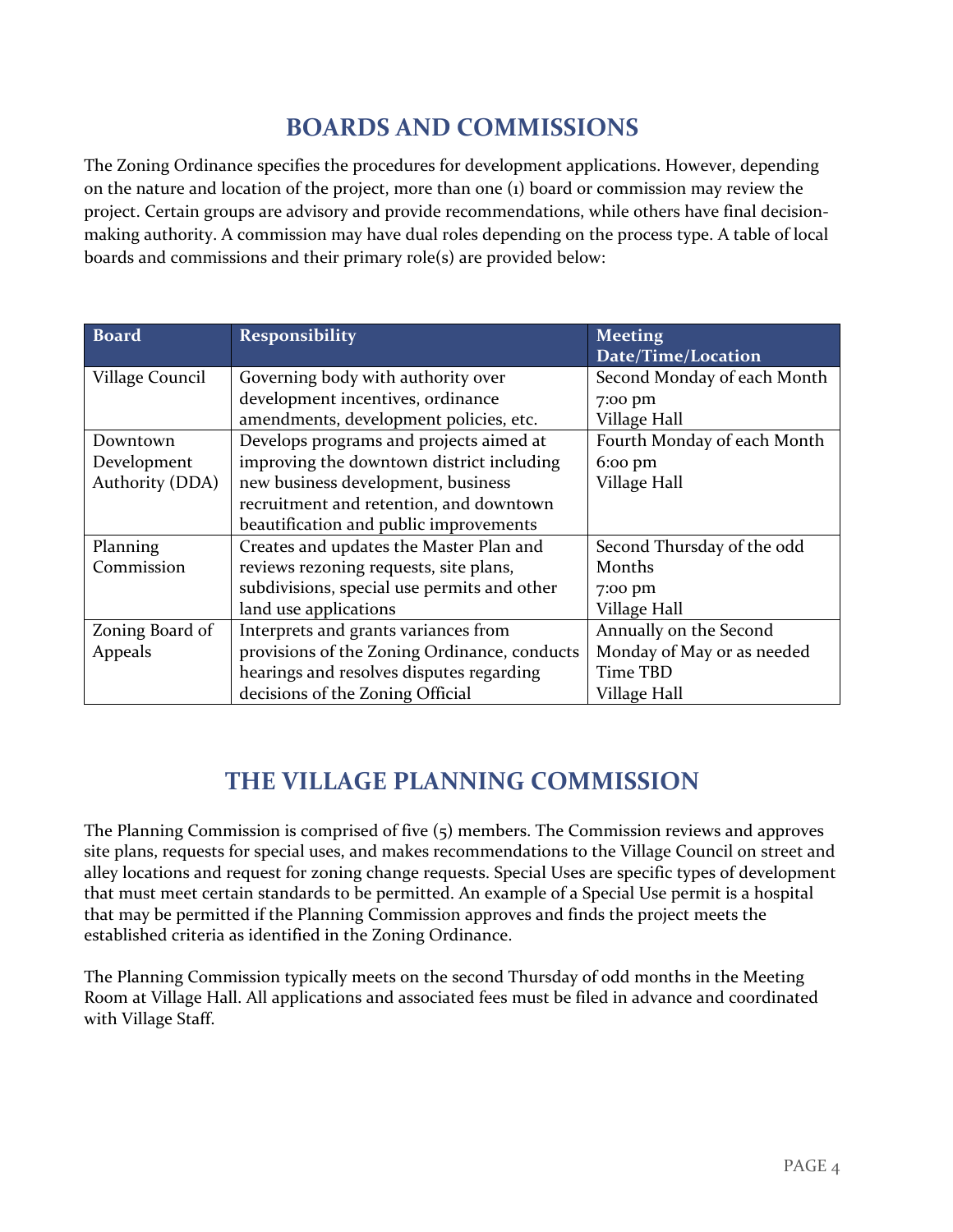### **WHAT IS ZONING AND HOW IS IT USED?**

<span id="page-5-0"></span>Zoning regulates the use and development of land. The zoning ordinance districts and the uses they allow are based on the Village's adopted Master Plan and its amendments. The Village is divided into four basic zoning districts as follows: residential (R), commercial (C), mixed use (M) and industrial (I), that are further subdivided per the regulations.

Each zoning district regulates:

- Permitted uses
- The size (bulk) of the building permitted in relation to the size of the lit
- The required open space for residential uses on the lot, or the maximum amount of building coverage allowed on the lot
- The number of dwelling units permitted on the lot
- The distance between the building and the street
- The distance between the building and the lot line
- The amount of parking required
- Other requirements as applicable for residential, business, or manufacturing activities

Each of the zoning districts is briefly described below. For a complete description and regulations for each district, please refer to the Village's Zoning Ordinance.

#### **VILLAGE ZONING DISTRICTS**

<span id="page-5-1"></span>Permitted and Special Land Uses shall be limited to those listed in this table at the end of this section as well as Section 4.3 (Regulated Uses Table) of the Village of Ellsworth Zoning Ordinance. All uses shall be subject to all applicable provisions of Article 5: Site Plan Review, Special Approval Uses, and Site Development. Dimensional standards may have additional applicable provisions and/or conditions as presented in Section 4.4 of the Village of Ellsworth Zoning Ordinance.

| ZONING DISTRICT CATEGORIES, INTENTS, & DIMENSIONAL STANDARDS                                                                                                                                                                  |                              |                 |  |  |
|-------------------------------------------------------------------------------------------------------------------------------------------------------------------------------------------------------------------------------|------------------------------|-----------------|--|--|
| <b>R-1: Low Density Residential</b>                                                                                                                                                                                           | <b>Dimensional Standards</b> |                 |  |  |
| Intent: The land uses in this District are                                                                                                                                                                                    | Min. Lot Size:               | $32,000$ sq ft  |  |  |
| intended to encourage an environment of<br>predominantly low density residential structures<br>located on individual lots along with other<br>residential relate facilities which serve the<br>residents within the District. | Min. Lot Width:              | $100$ ft        |  |  |
|                                                                                                                                                                                                                               | Max. Height:                 | 2 stories       |  |  |
|                                                                                                                                                                                                                               | Min. Front Yard Setback:     | $30$ ft         |  |  |
|                                                                                                                                                                                                                               | Min. Side Yard Setback:      | $20$ ft         |  |  |
|                                                                                                                                                                                                                               | Min. Rear Yard Setback:      | $20$ ft         |  |  |
|                                                                                                                                                                                                                               | Min. Dwelling Width:         | $24 \text{ ft}$ |  |  |
|                                                                                                                                                                                                                               | Max. Lot Coverage:           | 20%             |  |  |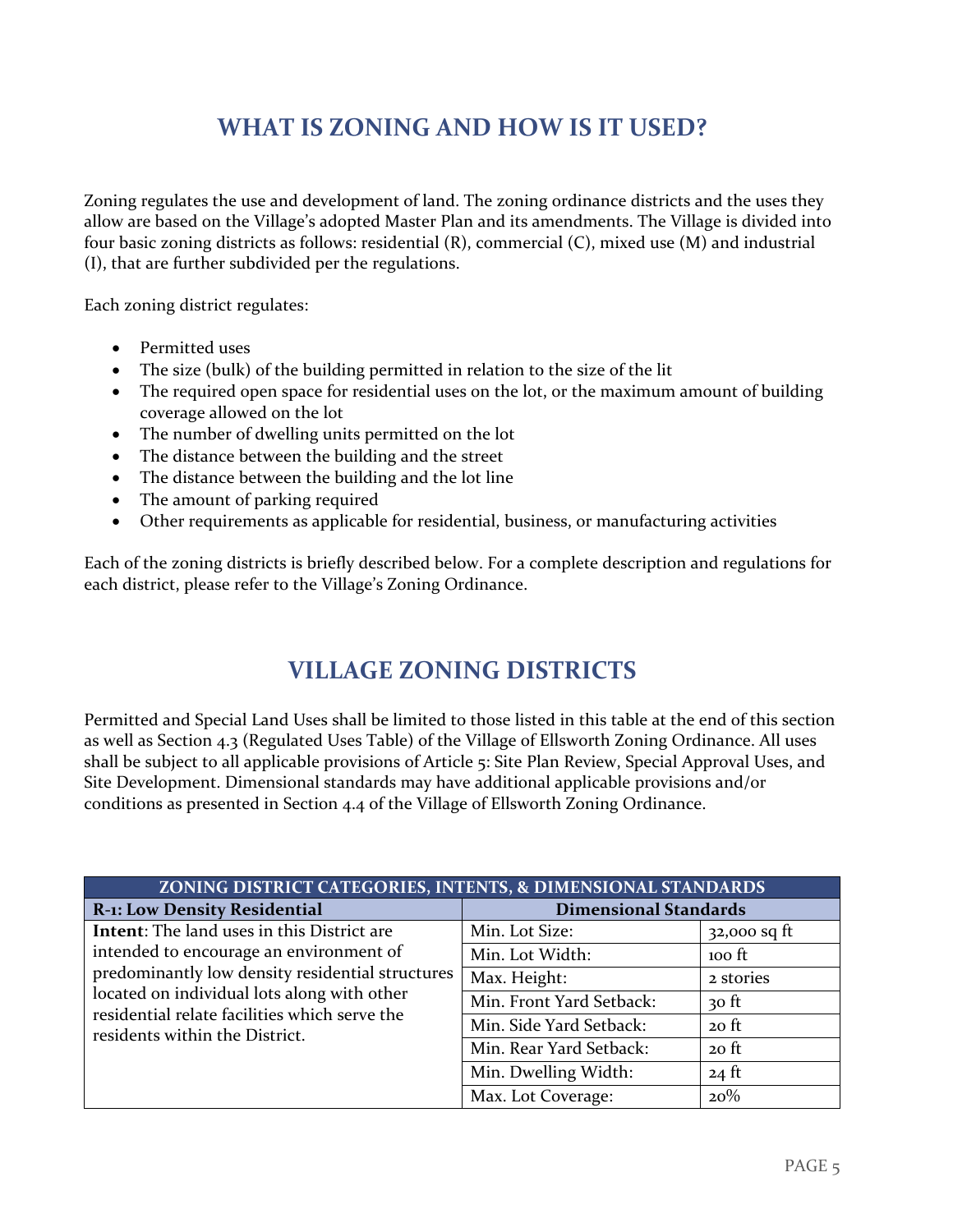| R-2: General Residential                                                                                                                            | <b>Dimensional Standards</b> |                  |  |  |  |
|-----------------------------------------------------------------------------------------------------------------------------------------------------|------------------------------|------------------|--|--|--|
| <b>Intent:</b> The purpose of the provisions of this                                                                                                | Min. Lot Size:               | $15,000$ sq ft   |  |  |  |
| District is to reserve areas principally for single-                                                                                                | Min. Lot Width:              | 8o ft            |  |  |  |
| family residential use, and maintain safe and                                                                                                       | Max. Height:                 | 2 stories        |  |  |  |
| desirable conditions for this and similar uses,                                                                                                     | Min. Front Yard Setback:     | $25$ ft          |  |  |  |
| and to promote the proper use, enjoyment and<br>conservation of the water, land topographic and                                                     | Min. Side Yard Setback:      | 10 ft            |  |  |  |
| vegetation resources of the area of the Village                                                                                                     | Min. Rear Yard Setback:      | $15 \text{ ft}$  |  |  |  |
| deemed particularly adapted to such uses.                                                                                                           | Min. Dwelling Width:         | $24$ ft          |  |  |  |
|                                                                                                                                                     | Max. Lot Coverage:           | 30%              |  |  |  |
| R-3: Village Residential                                                                                                                            | <b>Dimensional Standards</b> |                  |  |  |  |
| Intent: The purpose in creating the Village<br>Residential District $(R-3)$ is to provide a limited                                                 | Min. Lot Size:               | $12,000$ sq ft   |  |  |  |
| mixture of residential housing types to provide a<br>wider range of choice by residents seeking<br>housing. Structures shall be located on lots or  | Min. Lot Width:              | 60 ft            |  |  |  |
| premises, served by the municipal water system,<br>adequate in size and soil type to allow for an on-                                               | Max. Height:                 | 3 stories        |  |  |  |
| site septic system, and set back from the public<br>thoroughfare to facilitate safe exit from and<br>entrance to the premises. The requirements are | Min. Front Yard Setback:     | $25$ ft          |  |  |  |
| intended to protect and stabilize the basic<br>qualities of the District, and to provide suitable                                                   | Min. Side Yard Setback:      | 10 <sub>ft</sub> |  |  |  |
| and safe conditions for family living. The<br>District is established in conformity with the                                                        | Min. Rear Yard Setback:      | 10 <sub>ft</sub> |  |  |  |
| existing areas. Since certain other uses are<br>generally accepted as compatible with<br>residential development, if properly integrated,           | Min. Dwelling Width:         | $20$ ft          |  |  |  |
| the inclusion of such uses is provided by<br>"Special Approval".                                                                                    | Max. Lot Coverage:           | $35\%$           |  |  |  |
| R-4: Mixed Residential                                                                                                                              | <b>Dimensional Standards</b> |                  |  |  |  |
| Intent: The Mixed Residential (R-4) District is                                                                                                     | Min. Lot Size:               | $15,000$ sq ft   |  |  |  |
| designed to provide a location within the Village<br>for dwelling units containing a mixture of                                                     | Min. Lot Width:              | 100 ft           |  |  |  |
| densities and housing types. Those structures                                                                                                       | Max. Height:                 | 3 stories        |  |  |  |
| which offer an alternative to single family                                                                                                         | Min. Front Yard Setback:     | $25 \text{ ft}$  |  |  |  |
| detached housing (while still adhering to a low                                                                                                     | Min. Side Yard Setback:      | 10 ft            |  |  |  |
| and medium density character of the<br>community) will be permitted in this District.                                                               | Min. Rear Yard Setback:      | $15 \text{ ft}$  |  |  |  |
| This District shall be located within the Village                                                                                                   |                              |                  |  |  |  |
| to facilitate access to commercial activities and                                                                                                   | Min. Dwelling Width:         | $14 \text{ ft}$  |  |  |  |
| community services.                                                                                                                                 | Max. Lot Coverage:           | 35%              |  |  |  |
| <b>C-1: Village Commercial</b>                                                                                                                      | <b>Dimensional Standards</b> |                  |  |  |  |
| <b>Intent:</b> The intent for establishing this District                                                                                            | Min. Lot Size:               |                  |  |  |  |
| is to provide for the continuation of and                                                                                                           | Min. Lot Width:              | ---              |  |  |  |
| enhancement of existing commercial in the                                                                                                           | Max. Height:                 | 3 stories        |  |  |  |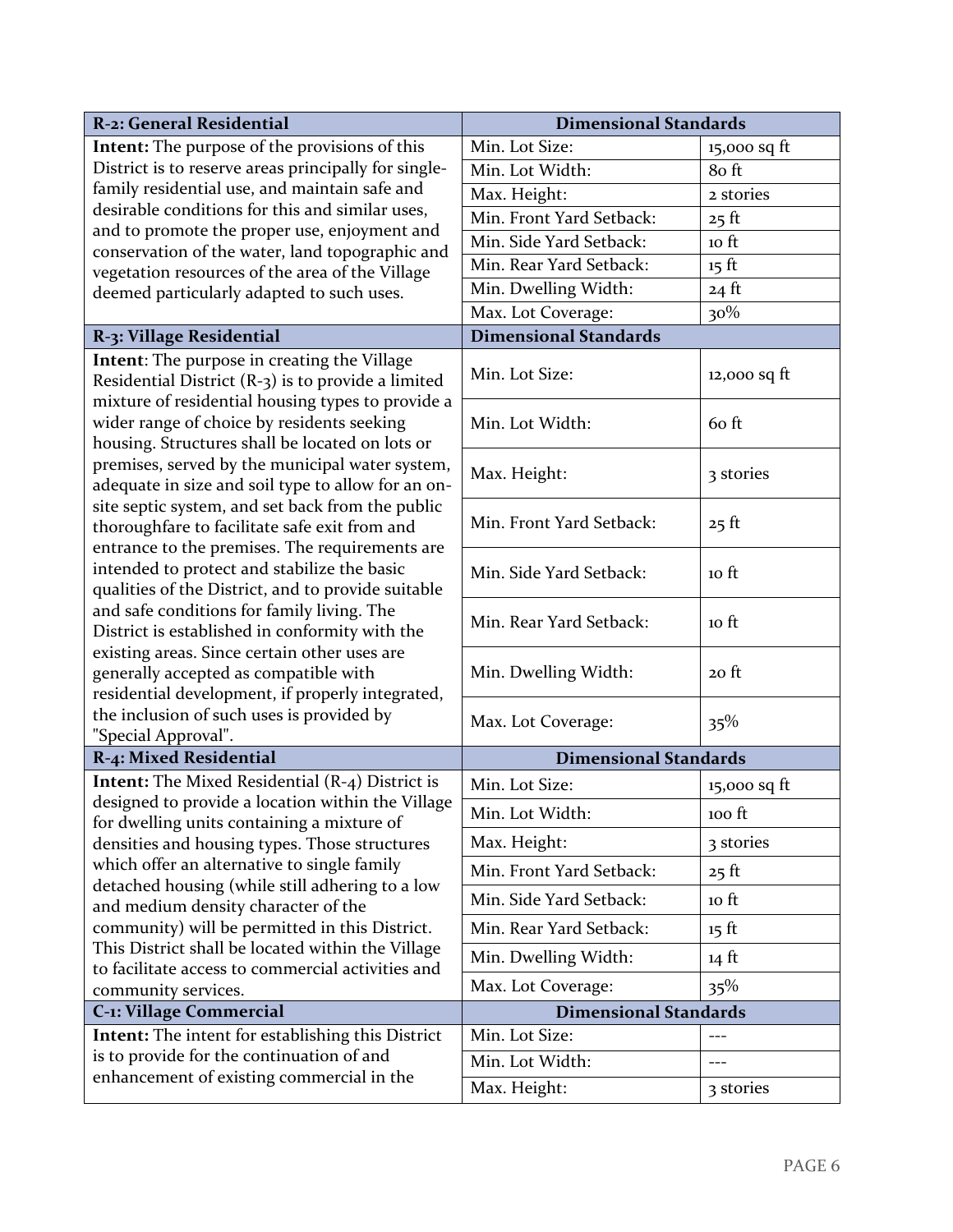| downtown Village area. This District typically                                                                                                                                                                                                                                                                                                                                                                                           | Min. Front Yard Setback:                      | $---$          |  |  |
|------------------------------------------------------------------------------------------------------------------------------------------------------------------------------------------------------------------------------------------------------------------------------------------------------------------------------------------------------------------------------------------------------------------------------------------|-----------------------------------------------|----------------|--|--|
| accommodates those retail and business                                                                                                                                                                                                                                                                                                                                                                                                   | Min. Side Yard Setback:                       | $---$          |  |  |
| activities which cater to the needs of permanent                                                                                                                                                                                                                                                                                                                                                                                         | Min. Rear Yard Setback:                       | $---$          |  |  |
| residents and tourists of the area. Development<br>in the Village Commercial District (C-1) is                                                                                                                                                                                                                                                                                                                                           | Min. Dwelling Width:                          |                |  |  |
| subject to the design standards in Section 5.6 of                                                                                                                                                                                                                                                                                                                                                                                        | Max. Lot Coverage:                            | $---$          |  |  |
| the Village of Ellsworth Zoning Ordinance.                                                                                                                                                                                                                                                                                                                                                                                               |                                               |                |  |  |
| <b>C-2: General Commercial</b>                                                                                                                                                                                                                                                                                                                                                                                                           | <b>Dimensional Standards</b>                  |                |  |  |
| Intent: The intent for establishing this District                                                                                                                                                                                                                                                                                                                                                                                        | Min. Lot Size:                                | $12,000$ sq ft |  |  |
| is to provide for commercial uses along                                                                                                                                                                                                                                                                                                                                                                                                  | Min. Lot Width:                               | 100 ft         |  |  |
| designated portions of Atwood Road, (C-48).                                                                                                                                                                                                                                                                                                                                                                                              | Max. Height:                                  | 2 stories      |  |  |
| This District typically accommodates those                                                                                                                                                                                                                                                                                                                                                                                               | Min. Front Yard Setback:                      | $35$ ft        |  |  |
| business activities which require more space<br>and cater to the needs of permanent residents                                                                                                                                                                                                                                                                                                                                            | Min. Side Yard Setback:                       | $20$ ft        |  |  |
| and tourists of the area.                                                                                                                                                                                                                                                                                                                                                                                                                | Min. Rear Yard Setback:                       | 20 ft          |  |  |
|                                                                                                                                                                                                                                                                                                                                                                                                                                          | Min. Dwelling Width:                          | n/a            |  |  |
|                                                                                                                                                                                                                                                                                                                                                                                                                                          | Max. Lot Coverage:                            | $\overline{a}$ |  |  |
| <b>REC: Recreation</b>                                                                                                                                                                                                                                                                                                                                                                                                                   | <b>Dimensional Standards</b>                  |                |  |  |
| Intent: The intent of the Recreation (REC)                                                                                                                                                                                                                                                                                                                                                                                               | Min. Lot Size:                                | $12,000$ sq ft |  |  |
| zoning district is to provide and exclusive place                                                                                                                                                                                                                                                                                                                                                                                        | Min. Lot Width:                               | 100 ft         |  |  |
| for public recreation and open space lands in                                                                                                                                                                                                                                                                                                                                                                                            | Max. Height:                                  | 2 stories      |  |  |
| the Village as a limited and valuable resource.                                                                                                                                                                                                                                                                                                                                                                                          | Min. Front Yard Setback:                      | $35$ ft        |  |  |
| The Recreation zoning district is intended to<br>permit limited but reasonable use of open space                                                                                                                                                                                                                                                                                                                                         | Min. Side Yard Setback:                       | 20 ft          |  |  |
| and public recreational lands.                                                                                                                                                                                                                                                                                                                                                                                                           | Min. Rear Yard Setback:                       | 20 ft          |  |  |
|                                                                                                                                                                                                                                                                                                                                                                                                                                          | Min. Dwelling Width:                          | $---$          |  |  |
|                                                                                                                                                                                                                                                                                                                                                                                                                                          | Max. Lot Coverage:                            | 20%            |  |  |
| <b>BCO: Breezeway Commercial Overlay</b>                                                                                                                                                                                                                                                                                                                                                                                                 | <b>Dimensional Standards</b>                  |                |  |  |
| Intent: An overlay district is established along<br>County Route C-48 through the Village of<br>Ellsworth, in order to encourage economic<br>development along the designated scenic route<br>known as the Breezeway. The Breezeway<br>Commercial Overlay District will include all<br>properties with frontage on C-48. Developments<br>in the Breezeway Commercial Overlay (BCO)<br>are subject to the design standards of Section 5.7 | Underlying zoning district regulations apply. |                |  |  |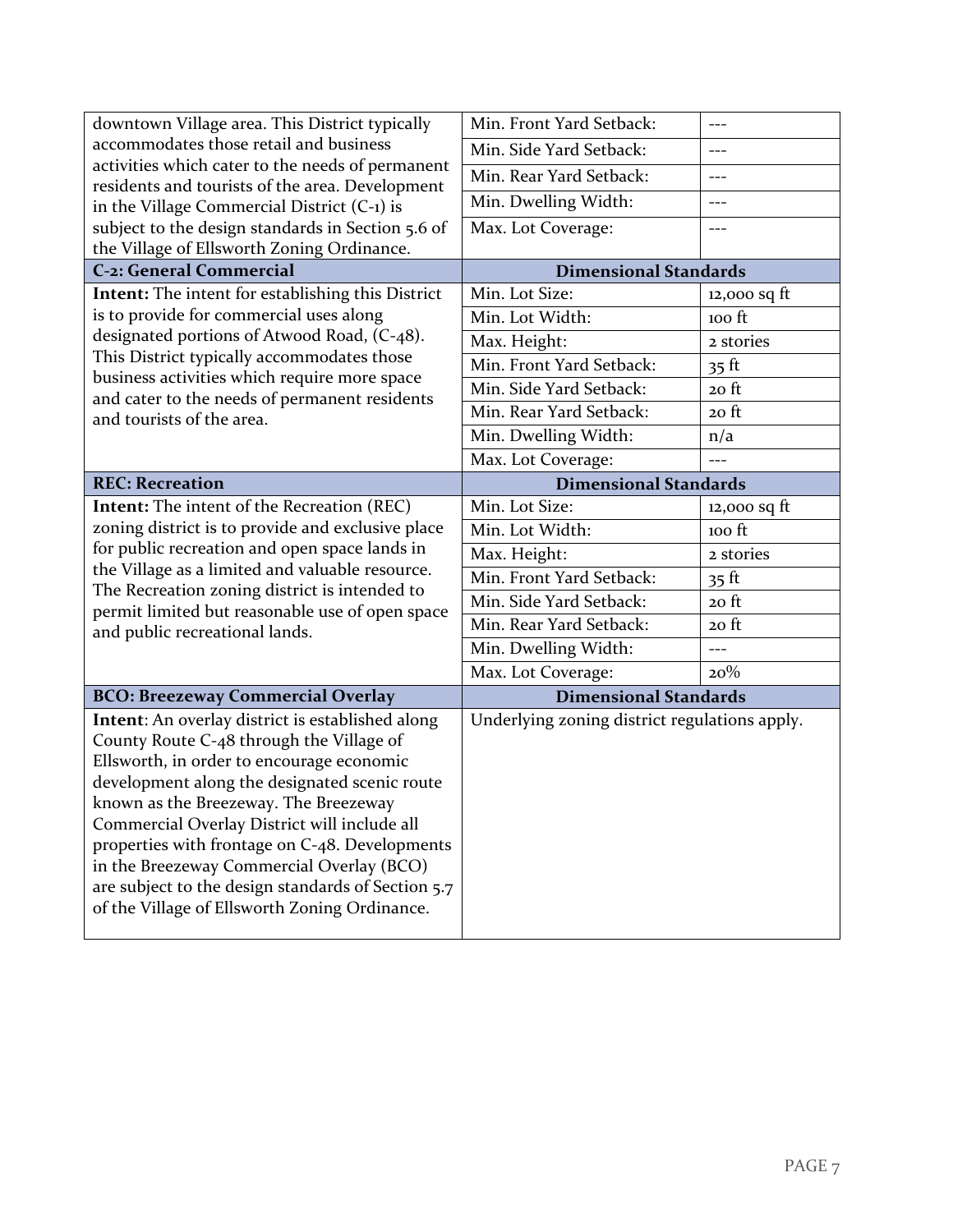The Regulated Uses table below presents each use and the zoning district(s) where it is allowed. Uses marked with the symbol "P" indicate those allowed by right. Uses requiring a special use permit are indicated with the symbol "S". An asterisk "\*" symbol indicates a use that has additional use-specific standards under Section 5.4 of the Village of Ellsworth Zoning Ordinance. A blank space indicates that a use is not allowed in a specific zoning district.

| <b>Regulated Uses</b> |                                                 | <b>Zoning Districts</b> |              |              |              |           |              |            |
|-----------------------|-------------------------------------------------|-------------------------|--------------|--------------|--------------|-----------|--------------|------------|
|                       |                                                 | $R-1$                   | $R-2$        | $R-3$        | $R - 4$      | $C-1$     | $C-2$        | <b>REC</b> |
| A.                    | <b>AGRICULTURAL USES</b>                        |                         |              |              |              |           |              |            |
| 1.                    | Farming or Agricultural Operations              | P                       |              |              |              |           | P            |            |
| <b>B.</b>             | <b>RESIDENTIAL USES</b>                         |                         |              |              |              |           |              |            |
| 1.                    | Dwellings, Single-Family                        | P                       | P            | P            | P            |           | P            |            |
| 2.                    | Dwellings, Two-Family                           | P                       | P            | $\mathbf{P}$ | $\mathbf{P}$ |           |              |            |
| 3.                    | Dwellings, Multiple-Family                      |                         |              | P            | P            | S         | S            |            |
| 4.                    | Mobile or Manufactured Home Park                |                         |              |              | $S^*$        |           |              |            |
|                       | Developments                                    |                         |              |              |              |           |              |            |
| 5.                    | Mixed Use (Residential Above First Floor)       |                         |              |              |              | P         | P            |            |
| 6.                    | Guesthouse (1), On Owner-Occupied Property      | S                       | S            | S            | S            |           |              |            |
| 7.                    | <b>Accessory Dwelling Units</b>                 | p*                      | p*           | p*           | p*           |           |              |            |
| 8.                    | Live / Work Units                               |                         |              |              |              | P         | P            |            |
| 9.                    | Home Occupations                                | P                       | P            | P            | $\mathbf{P}$ |           |              |            |
| 10.                   | Bed and Breakfast Facilities                    | S                       | S            | S            | $\mathbf{P}$ |           |              |            |
| 11.                   | Adult Foster Care Family Home                   | $\mathbf P$             | $\mathbf P$  | $\mathbf{P}$ | $\mathbf{P}$ |           | P            |            |
| 12.                   | Adult Foster Care Small Group Home              | P                       | P            | $\mathbf{P}$ | $\mathbf{P}$ |           | P            |            |
| 13.                   | Adult Foster Care Large Group Home              |                         |              | S            | S            | S         |              |            |
| 14.                   | Family Child Care Home                          | P                       | P            | $\mathbf{P}$ | P            |           | $\mathbf{P}$ |            |
| 15.                   | <b>Foster Family Home</b>                       | ${\bf P}$               | $\mathbf P$  | $\mathbf P$  | $\mathbf{P}$ |           | ${\bf P}$    |            |
|                       | 16. Foster Family Group Home                    | P                       | $\mathbf{P}$ | P            | P            |           | ${\bf P}$    |            |
| 17.                   | Group Child Care Home                           | $\overline{P}$          | P            | P            | P            |           | P            |            |
|                       | 18. Adult Daycare Home                          | P                       | P            | $\mathbf P$  | P            |           |              |            |
|                       | 19. Convalescent or Nursing Homes               | S                       | S            | S            | S            |           |              |            |
|                       | 20. Senior Citizen Housing                      | S                       | S            | P            | P            |           |              |            |
| $\mathbf{C}$ .        | <b>COMMERCIAL USES</b>                          |                         |              |              |              |           |              |            |
| 1.                    | <b>Adult Day Care Facilities</b>                |                         |              | S            | P            |           |              |            |
| 2.                    | <b>Banks and Financial Services</b>             |                         |              |              |              | P         | P            |            |
| 3.                    | <b>Business and Personal Services</b>           |                         |              |              |              | P         | P            |            |
| 4.                    | Car Wash Facilities                             |                         |              |              |              |           | $S^*$        |            |
| 5.                    | <b>Child Care Centers</b>                       |                         |              |              |              | P         | P            |            |
| 6.                    | <b>Drive-Through Services</b>                   |                         |              |              |              |           | $S^*$        |            |
| 7.                    | <b>Funeral Homes</b>                            |                         |              |              |              | P         | ${\bf P}$    |            |
| 8.                    | Gasoline / Service Station                      |                         |              |              |              | $S^*$     | $S^*$        |            |
| 9.                    | Golf Courses or Country Clubs                   | S                       | S            | S            |              |           |              |            |
|                       | 10. Medical Clinics                             |                         |              |              |              | P         | P            |            |
| 11.                   | Microbrewery, Small Winery, Small Distillery,   |                         |              |              |              |           |              |            |
|                       | and Tasting Room                                |                         |              |              |              | P         |              |            |
| 12.                   | Motels and Resorts                              |                         |              |              |              | P         | P            |            |
| 13.                   | <b>Outdoor Commercial Recreation Facilities</b> |                         |              |              |              |           | P            |            |
| 14.                   | <b>Outdoor Sales Facilities</b>                 |                         |              |              |              | S         | S            |            |
| 15.                   | Professional Offices                            |                         |              |              | $\mathbf{P}$ | ${\bf P}$ | ${\bf P}$    |            |
|                       | 16. Public and Private Campgrounds              | $S^*$                   |              |              |              |           |              |            |
| 17.                   | Restaurants and Bars, Except Drive-Through      |                         |              |              |              |           |              |            |
|                       | Restaurants                                     |                         |              |              |              | P         | $\mathbf{P}$ |            |
| 18.                   | Retail Sales, Within an Enclosed Building       |                         |              |              |              | P         | P            |            |
| 19.                   | Sale of Motor Vehicles                          |                         |              |              |              | S         | S            |            |
|                       | 20. Sexually Oriented Business                  |                         |              |              |              |           | $S^*$        |            |
|                       |                                                 |                         |              |              |              |           |              |            |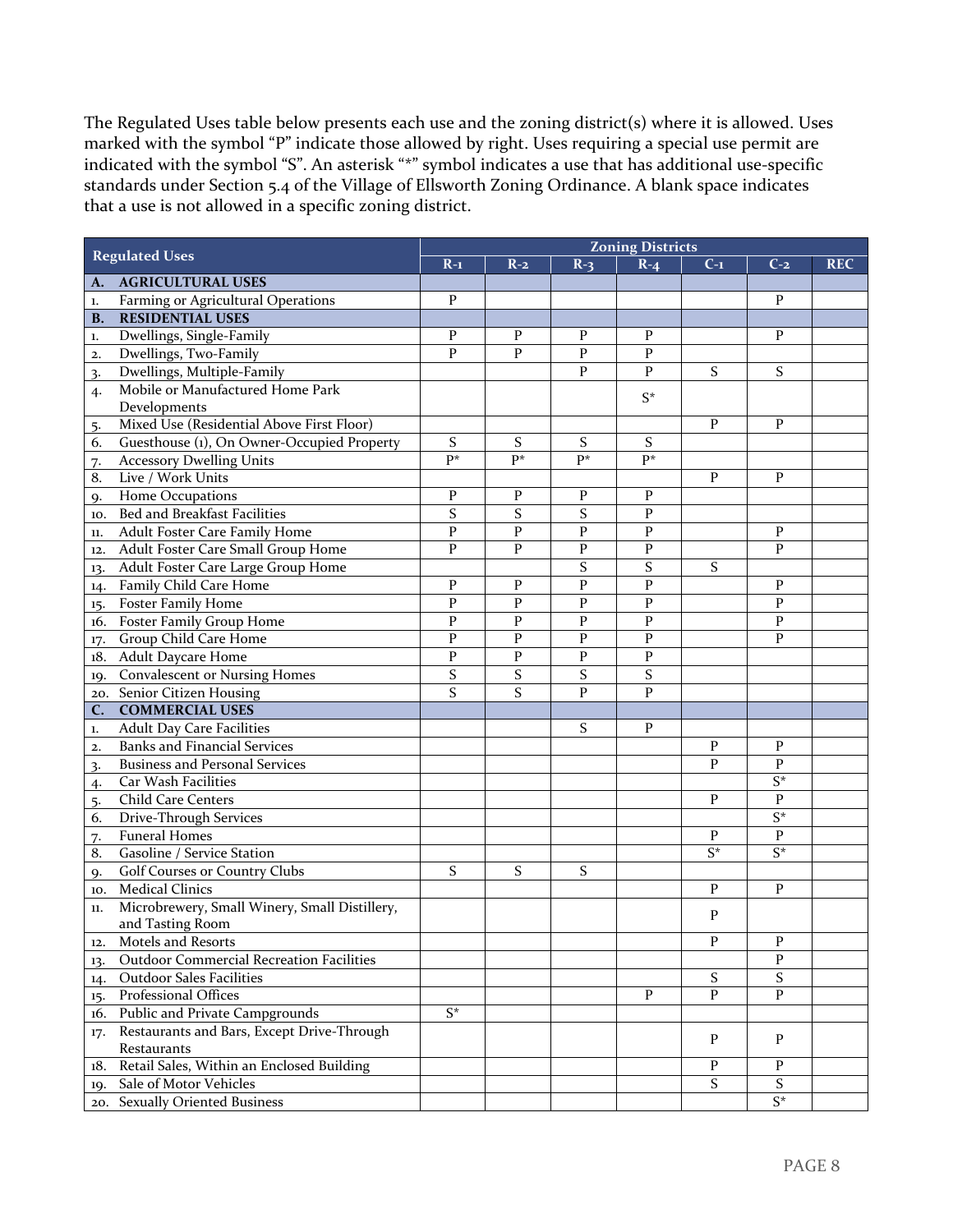| <b>Regulated Uses</b> |                                                 | <b>Zoning Districts</b> |       |       |              |       |               |              |
|-----------------------|-------------------------------------------------|-------------------------|-------|-------|--------------|-------|---------------|--------------|
|                       |                                                 | $R-1$                   | $R-2$ | $R-3$ | $R - 4$      | $C-1$ | $C-2$         | <b>REC</b>   |
|                       | 21. Veterinary Hospitals Without Boarding       |                         |       |       |              | p*    | $P^*$         |              |
|                       | <b>Facilities</b>                               |                         |       |       |              |       |               |              |
|                       | 22. Veterinary Hospital or Kennel, On A Minimum |                         |       |       |              |       | $P^*$         |              |
|                       | of Five (5) Acres                               |                         |       |       |              |       |               |              |
|                       |                                                 |                         |       |       |              |       |               |              |
|                       | D. INSTITUTIONAL & PUBLIC USES                  |                         |       |       |              |       |               |              |
| 1.                    | Cemeteries, On A Minimum of Twenty (20)         | S                       | S     | S     |              |       |               | S            |
|                       | Acres                                           |                         |       |       |              |       |               |              |
| 2.                    | Churches and Related Religious Buildings        | S                       | S     | S     | $\mathbf{P}$ | P     | P             |              |
| 3.                    | Civic, Social and Fraternal Organization        |                         |       | S     |              | P     | P             |              |
|                       | <b>Facilities</b>                               |                         |       |       |              |       |               |              |
| 4.                    | Public Buildings and Facilities                 | S                       | S     | S     | P            | P     | P             | S            |
| 5.                    | Public Parks, Playgrounds, Or Recreation        | P                       | P     | P     | P            | P     | P             | $\mathbf{p}$ |
|                       | <b>Facilities</b>                               |                         |       |       |              |       |               |              |
| E.                    | <b>INDUSTRIAL USES</b>                          |                         |       |       |              |       |               |              |
| 1.                    | Auto Body and Paint Shops                       |                         |       |       |              |       | S             |              |
| 2.                    | <b>Enclosed Warehouses</b>                      |                         |       |       |              |       | P             |              |
| 3.                    | Gas and Oil Processing Facilities               |                         |       |       |              |       | $S^*$         |              |
| 4.                    | Lumber Yards                                    |                         |       |       |              |       | ${\mathsf S}$ |              |
| 5.                    | <b>Manufacturing Uses</b>                       |                         |       |       |              |       | $\mathbf{P}$  |              |
| $\overline{6}$ .      | Mini-Storage                                    |                         |       |       | S            |       |               |              |
| 7.                    | Mining and Incidental Gravel Processing         |                         |       |       |              |       | $S^*$         |              |
| 8.                    | <b>Outdoor Sales</b>                            |                         |       |       |              |       | $S^*$         |              |
| $Q_{\star}$           | Outdoor Storage Facilities                      |                         |       |       |              |       | S             |              |
| 10.                   | <b>Plant Nurseries</b>                          |                         |       |       |              |       | $\mathbf{P}$  |              |
| 11.                   | Public Utility Buildings Without Storage Yards  |                         |       |       |              | P     | P             |              |
| 12.                   | Retail and Wholesale Sales                      |                         |       |       |              |       | P             |              |
| 13.                   | Sale and Storage of Fuel                        |                         |       |       |              |       | S             |              |
| 14.                   | Sand and Gravel Excavation                      |                         |       |       | $S^*$        |       |               |              |
| 15.                   | Telecommunication Towers and Facilities and     | $S^*$                   |       |       |              |       |               |              |
|                       | <b>Alternative Tower Structures</b>             |                         |       |       |              |       |               |              |

### **MAKING A ZONING INQUIRY**

<span id="page-9-0"></span>Prior to purchasing property, beginning construction, or opening a business, it is important to verify and understand the zoning of the property.

Village Staff can help determine what your property is zoned and what zoning requirements you may need to meet. In order to provide accurate information, fir the following information is required before you call:

- The exact address of property or properties
- The intended use of the property (a dentist office, a retail business, please be specific as possible)
- Will you occupy an existing structure or build new?
- Approximate square footage you will occupy or build
- Will you make any structural changes to the building?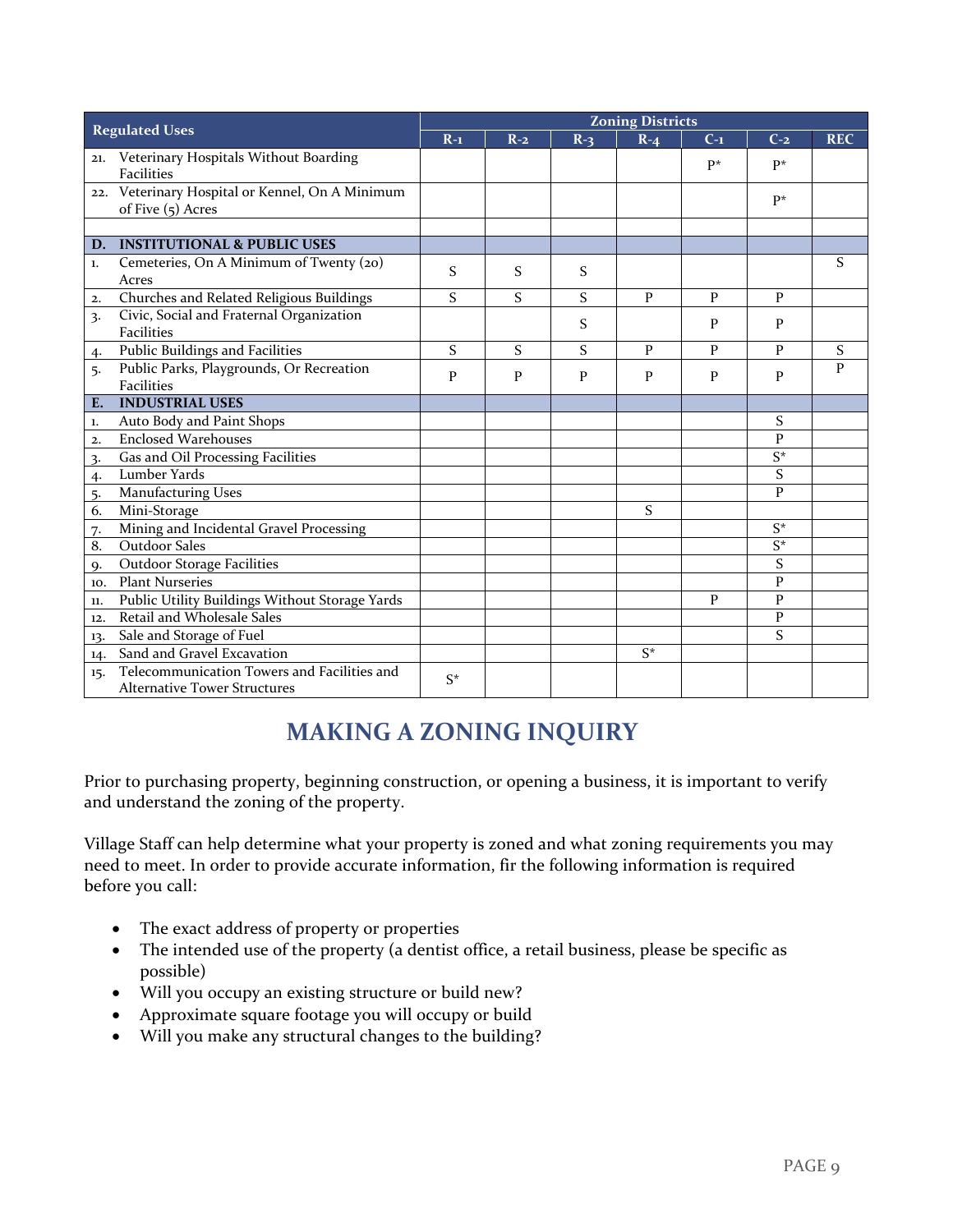## **CONCEPTUAL MEETING PROCEDURES**

<span id="page-10-0"></span>The purpose of the conceptual meeting is to provide the Village of Ellsworth an opportunity to informally review a development proposal prior to a substantial commitment of time and expense on the part of the applicant. To set up a conceptual meeting, please contact the Village at 231-588-7411.

During a conceptual meeting, the applicant will meet with the Village President and the Zoning Administrator and/or Planner to review their proposal. Village consultants and/or the Department of Public Works may not be in attendance for the conceptual meeting, but will review the applicant's proposal and/or may comment as appropriate.

If you wish to setup a conceptual meeting with the Village President, please have information available to address these aspects:

- Know the location of your project
- Develop a clear vision for the project (what do I want and how will I do it?)
- Create a rough sketch of the property where your project is to be located showing:
	- o Accurate lot dimensions, including lot width, length, and area calculations of the subject property.
	- o Parking areas accurately depicting location, size, and number (if applicable).
	- o The location and dimensions of all structures, including height, setbacks from other structures and property lines.
- Call the Village of Ellsworth to set up a meeting.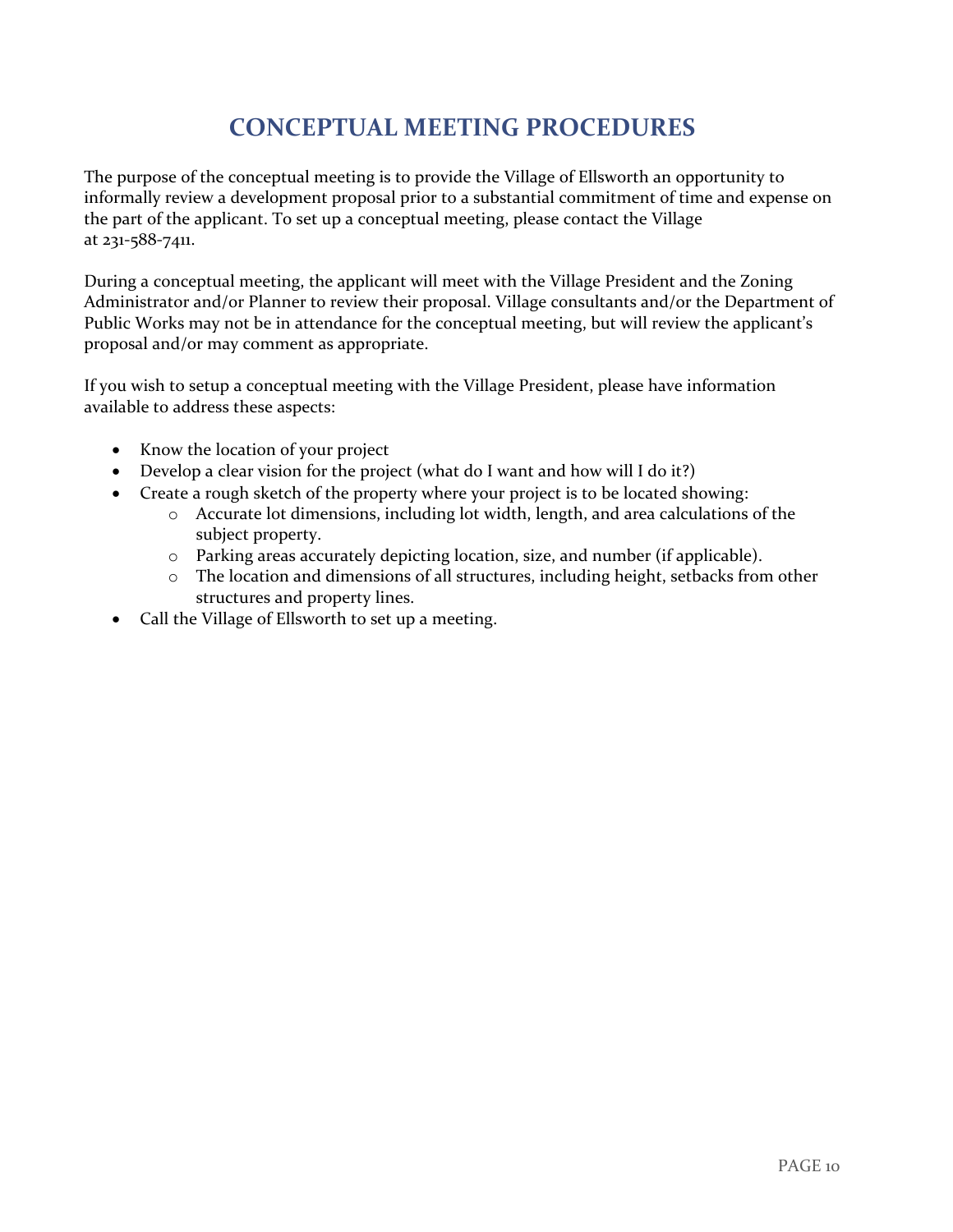## **RESIDENTIAL DEVELOPMENT**

<span id="page-11-0"></span>Different areas of the Village allow for different densities of residential development, and each zoning district has difference requirements. Prior to purchasing property for residential development, converting a single-family home into an apartment, or developing apartments above a business, contact Village Staff to determine if your zoning district allows the proposed use.

Items and materials needed for construction of a new single-family, two-family, or accessory dwelling unit:

- Completed zoning permit application and approval for connection to sanitary sewer and water
- A recorded land contract or deed with a legal description of the property
- An acceptable, legible plot plan that includes the following:
	- o The location, shape, area, and dimensions of the lot.
	- o The location, dimensions, height, and bulk of the existing and/or proposed structures. to be erected, or moved on the lot.
	- o The intended uses.
	- o The proposed number of dwelling units or the primary uses of the proposed facilities.
	- o The yard, open space, and parking space dimensions.
- A soil erosion permit from the Antrim County if 100 feet from water or 500 feet from a drain
- Any other information deemed necessary by the zoning administrator to determine and provide for the enforcement of this Ordinance.

<span id="page-11-1"></span>All other residential developments shall require a site plan review or special use permit as indicated in the Regulated Uses Table meeting the requirements of an application in Article 5 of the Village of Ellsworth Zoning Ordinance.

### **OPENING OR EXPANDING A BUSINESS**

If you are considering developing a business, building, or converting an apartment, or constructing a new home within the Village of Ellsworth, call the Village to discuss your proposed project at 231-588- 7411. Early coordination will save both time and money. Information You Should Have When You  $Call$ <sup>-</sup>

- The address of the property you would like to develop
- The specific use you want to purse for that property
- If you are building a new structure or using an existing building
- If you are planning to use an existing building, you should know:
	- o The previous use of the structure
	- o The length of time of the previous use
	- o If the structure is vacant, for how long has it been vacant
- Your timeline for development

With this information, Village Staff will be able to advise you of the feasibility of your proposed project and identify the zoning district in which it is located. If the project appears to be feasible, request a conceptual meeting with the Village President and Zoning Administrator.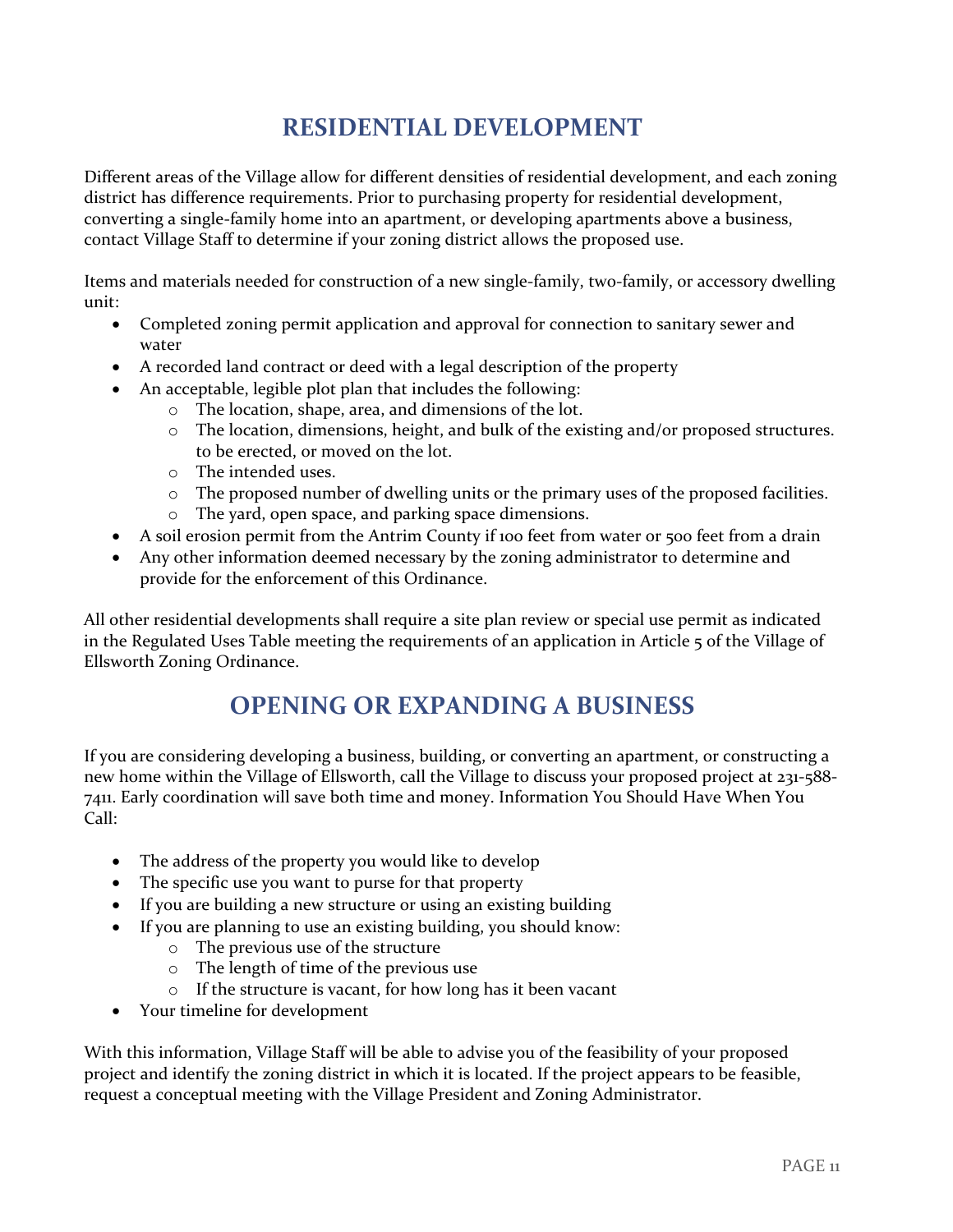## **THE ZONING AMENDMENT PROCESS**

<span id="page-12-0"></span>A resident or landowner can petition for the Village to amend the text of the Zoning Ordinance or to rezone the use of their property.

When requesting the rezoning of property, the petitioner is advised that the existing zoning boundary districts are applicable. The basis for rezoning property is contained in the Village's Master Plan and Future Land Use Map, both which have been adopted by the Village Planning Commission and Village Council. It is important to discuss the merits of the rezoning request with Village Staff prior to submitting a petition. When completing the application, please be mindful that the request is not particular to a use proposal, but to the entire zoning district.

#### APPLICANT **At least 14 days before PC meeting**

•Submits amendment application form, fee, & required materials to Zoning Administrator

#### ADMINISTRATOR

## **At least 7 days before PC meeting** ZONING

- •Reviews application for completeness
- •If complete, places on next PC agenda
- •If incomplete, notifies applicant of missing material

## **COMMISSION**

## PLANNING<br>OMMISSION **At least 21 days before public hearing**

•Reviews application

•Sets public hearing date, directs staff to prepare public notices

#### VILLAGE STAFF **At least 15 days before public hearing**

- •Publishes public hearing notice in newspaper
- •Mails notices to properties within 300 feet (if applicable)

## **COMMISSION**

#### **Public Hearing - Recommendation** PLANNING

•Holds public hearing

•Submits recommendation to Village Council along with findings and public hearing comments

#### VILLAGE COUNCIL **Final Action**

•Makes a final determination to approve or deny amendment request

#### VILLAGE STAFF **Within 15 days of approval**

•Publishes notice of adoption in newspaper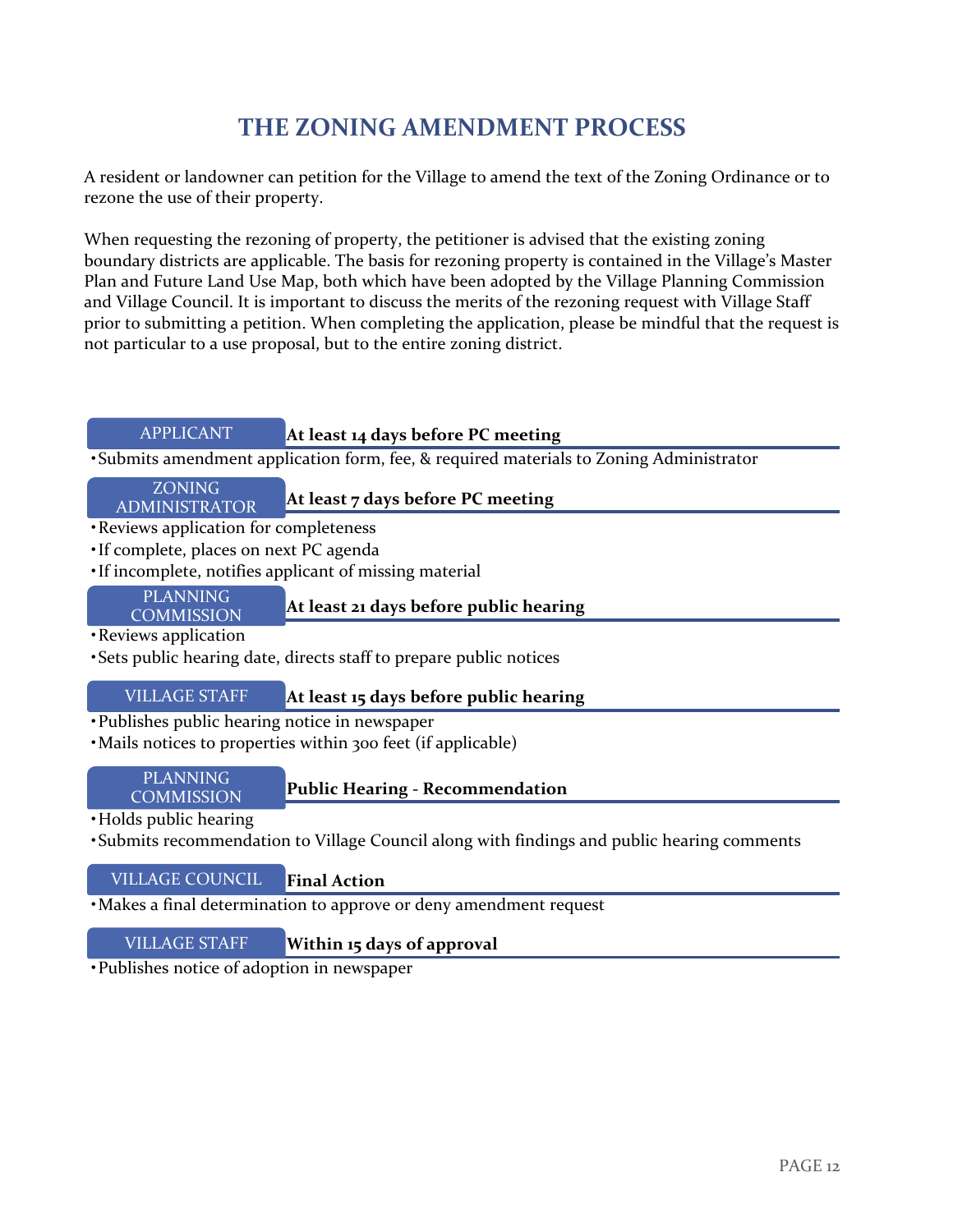## **CHANGE OF USE FOR A STRUCTURE**

<span id="page-13-0"></span>Many structures in the Village of Ellsworth are used for different purposed today than they were 50 years ago, such as residences that are now used for offices. The process for transforming the use of a structure is called a Change of Use.

Prior to changing the use of the building, it is important to contact the Village at 231-588-7411 to determine if the use is allowed. You will need the following information:

- The address of the property
- The previous use and the proposed use of the property/building
- The length of time of the previous use
- The length of time the building has been vacant
- The number of available parking spaces

In addition, before purchasing a building and/or converting its current use, it is important to contact the Village. Barrier free access may now be required, along with electrical upgrades and other potentially high-cost improvements. These requirements may add a substantial amount of cost to the project. Early coordination with Village Staff can help to identify required improvements prior to the start of the project.

#### **NON-CONFORMING USES AND STRUCTURES**

<span id="page-13-1"></span>When the Village is informed of a nonconforming use, records are checked to determine when the use was established so a determination can be made as to whether the use was legally established and "Grandfathered in" as a legal, nonconforming use, or if it was illegally established and is in violation of the Zoning Ordinance.

Conversions of single-family homes to two or more-unit dwelling and rooming houses are the most common nonconforming uses experiences in the Village.

Village Staff will:

- Check to see if the existing use is shown in any renditions that indicate the use as legal or nonconforming
- Check the Zoning Board of Appeals files to see if a previous variance had been granted to the property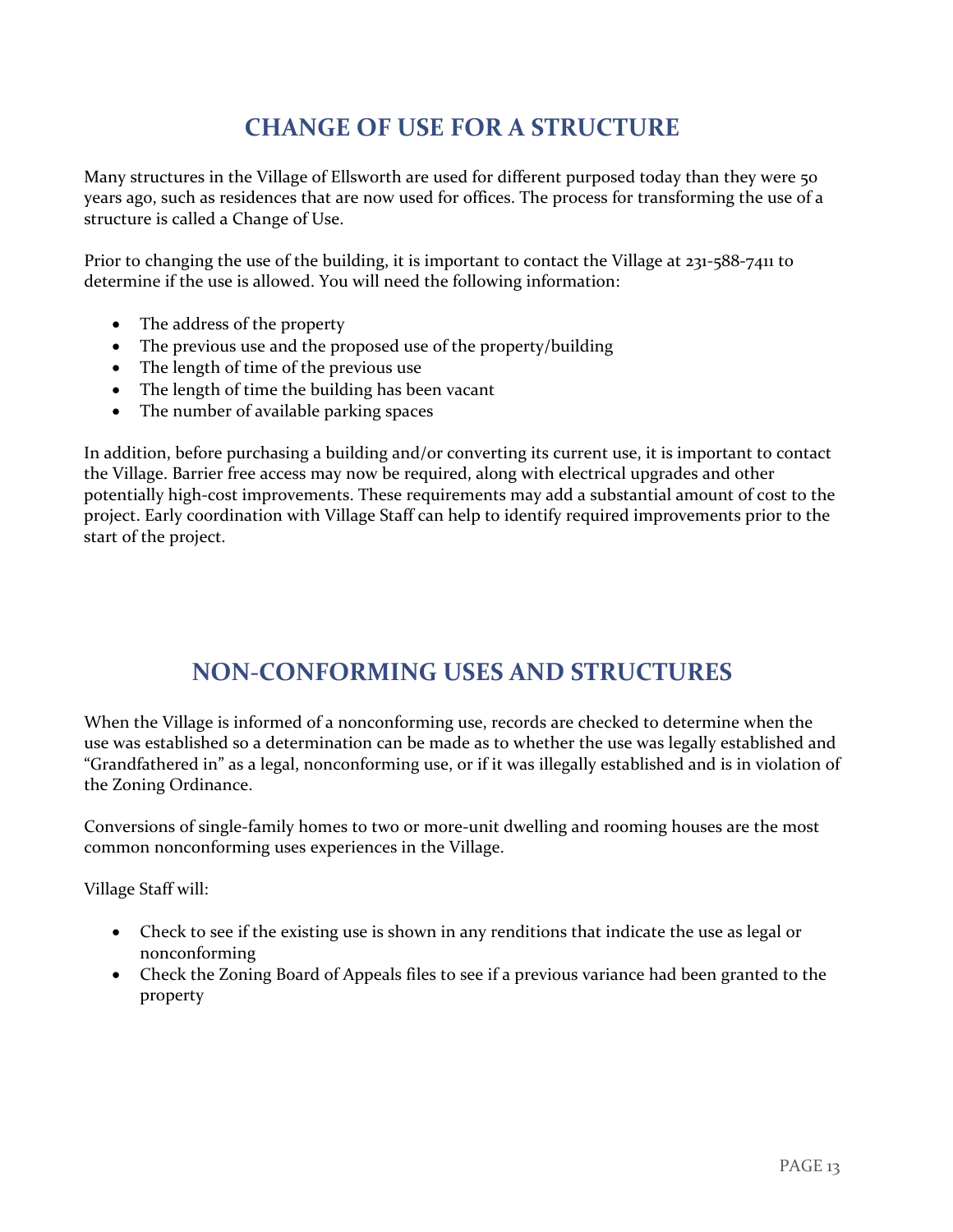## **THE SITE PLAN REVIEW PROCESS**

<span id="page-14-0"></span>When a resident or landowner proposes new development within the Village, a site plan review is typically required. This gives the Village an opportunity to review a development proposal for compliance with to the Village's Zoning Ordinance and Master Plan. It also provides the Village an opportunity to review the relationship of the proposed development with surrounding uses, the public utilities, the natural features, and other relevant factors that may impact the public health, safety and general welfare of the Village residents.

#### APPLICANT **Pre-application meeting**

- •Applicant is required to have at least one pre-application meeting with the Zoning Administrator before submitting a site plan review application
- •The purose to discuss the applicant's general intentions while gather feedback and recommendations

#### APPLICANT **10 days before Planning Commission meeting**

•Applicant to submit application form, fee, site plan drawings in digital and paper format, narrative, and any additonal items deemed necessary

#### ADMINISTRATOR

### **Upon receipt of application** ZONING

- •Zoning Administrator reviews the application for completeness
- •If complete, application is distributed to departments for review
- •If incomplete, applicant is notified of outstanding items

#### **After application determined to be complete** ZONING ADMINISTRATOR OR PLANNER

- •Applicaiton will be reviewed for compliance with all applicable zoning ordinance standards.
- •Application, report, and any department comments will be sent to the Planning Commission for consdieration.

#### **At next Planning Commission meeting after receipt of application** PLANNING **COMMISSION**

•Reviews applicaiton and all related materials before making a decision to approve, approve with conditions, or deny.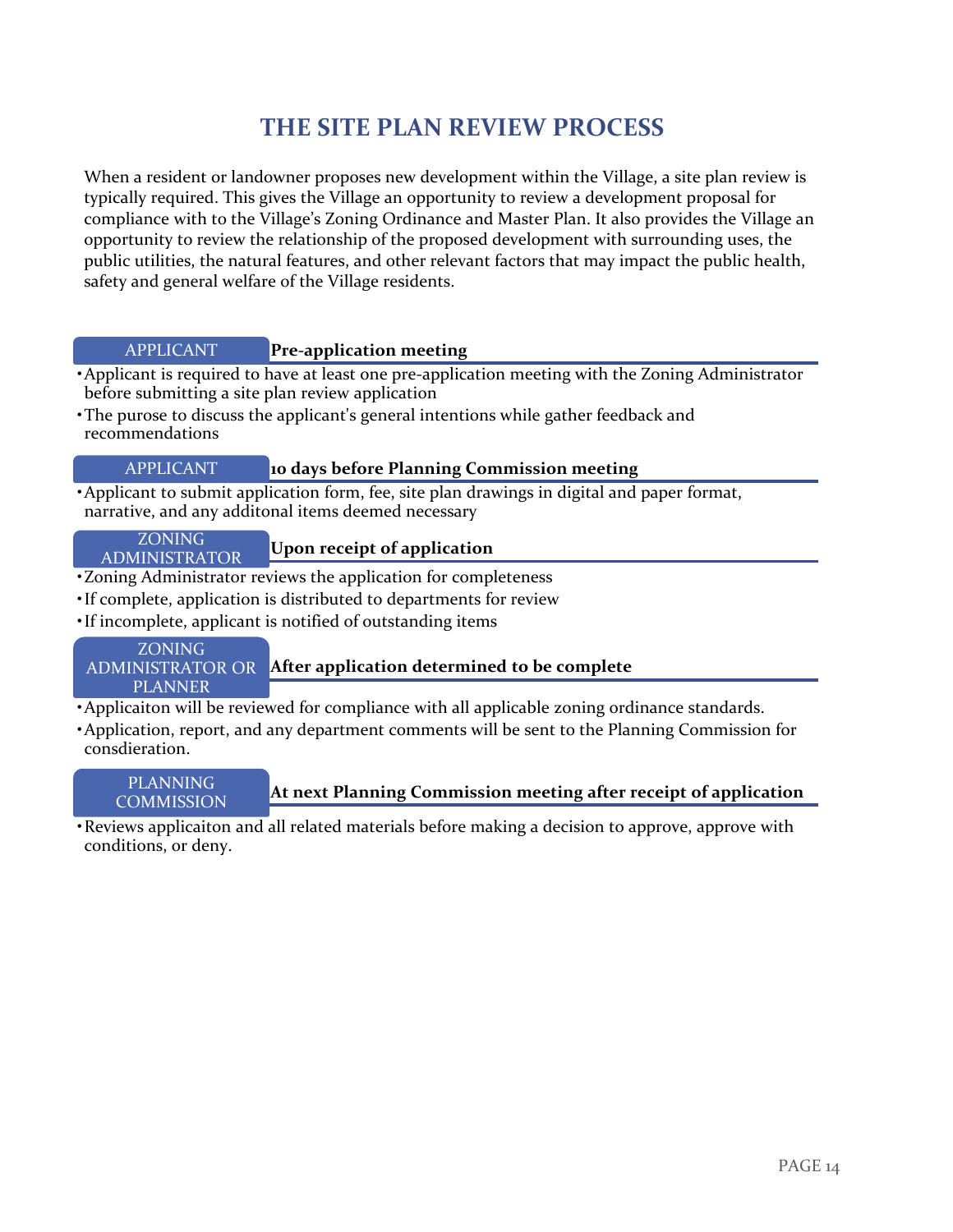## **SPECIAL APPROVAL REVIEW PROCESS**

<span id="page-15-0"></span>Special approval is required for those uses that by their character or intensity may potentially have a greater impact on neighboring properties and the Village as a whole. Special approval uses are required to submit a site plan application for review as described on the previous page, but will also require a greater degree of review prior to approval. Special approvals augment the site plan review process with a public hearing and additional review standards in the zoning ordinance.

| <b>Pre-application meeting</b><br><b>APPLICANT</b>                                                                                                  |  |
|-----------------------------------------------------------------------------------------------------------------------------------------------------|--|
| • Applicant is required to have at least one pre-application meeting with the Zoning Administrator                                                  |  |
| before submitting a site plan review application                                                                                                    |  |
| • The purose to discuss the applicant's general intentions while gather feedback and<br>recommendations                                             |  |
| 10 days before Planning Commission meeting<br><b>APPLICANT</b>                                                                                      |  |
| • Applicant to submit application form, fee, site plan drawings in digital and paper format,<br>narrative, and any additonal items deemed necessary |  |
| <b>ZONING</b>                                                                                                                                       |  |
| Upon receipt of application<br><b>ADMINISTRATOR</b>                                                                                                 |  |
| •Zoning Administrator reviews the application for completeness                                                                                      |  |
| · If complete, application is distributed to departments for review                                                                                 |  |
| • If incomplete, applicant is notified of outstanding items                                                                                         |  |
| <b>ZONING</b>                                                                                                                                       |  |
| ADMINISTRATOR OR After application determined to be complete                                                                                        |  |
| <b>PLANNER</b>                                                                                                                                      |  |
| • Applicaiton will be reviewed for compliance with all applicable zoning ordinance standards.                                                       |  |
| • Application, report, and any department comments will be sent to the Planning Commission for<br>consdieration.                                    |  |
| <b>PLANNING</b>                                                                                                                                     |  |
| At least 21 days before next Planning Commission meeting<br><b>COMMISSION</b>                                                                       |  |
| · Reviews application and all related materials                                                                                                     |  |
| · Sets public hearing date and directs Village Staff to prepare notices                                                                             |  |
| <b>VILLAGE STAFF</b><br>At least 15 days before public hearing                                                                                      |  |
| • Publishes public hearing notice in the newspaper                                                                                                  |  |
| · Mails notices to properties within 300 feet.                                                                                                      |  |
| DI ANIMINIC                                                                                                                                         |  |

| <b>PLANNING</b><br>COMMISSION. | <b>Public Hearing - Final Action</b> |
|--------------------------------|--------------------------------------|
|                                |                                      |

- •Public hearing held to receive input on the applicaton.
- •Establish findings related to the applicable zoning standards.
- •Planning Commission to make a decision to approve, approve with conditions, or deny.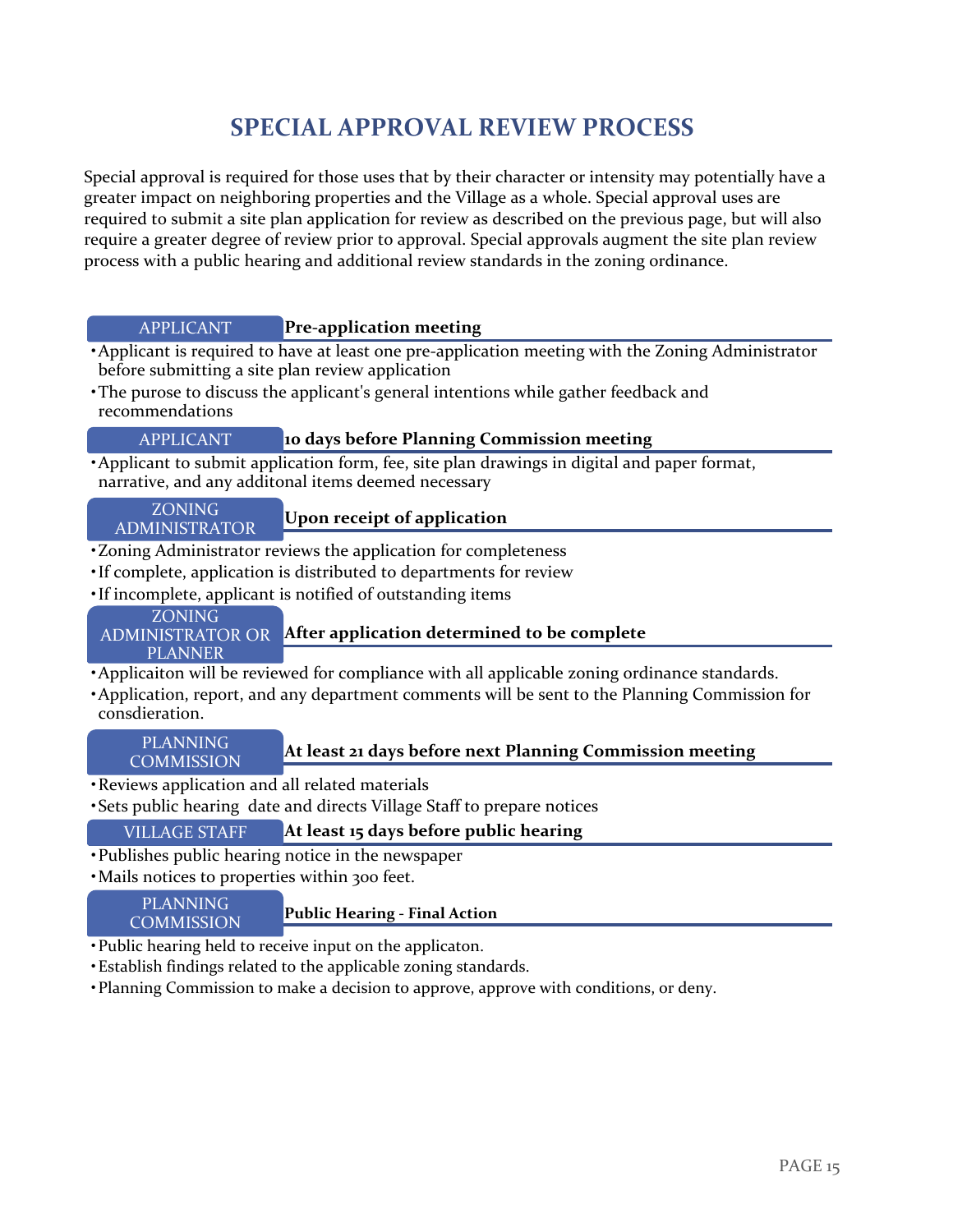### **PLANNED UNIT DEVELOPMENT REVIEW PROCESS**

<span id="page-16-0"></span>Planned Unit Developments (PUD) allow design and use flexibility on a given site while at the same time protecting present and future residents and public facilities from the adverse effects of unplanned or unregulated development. This approach allows the applicant to utilize innovative designs and methods to control the effects of development rather than having rigid numerical zoning standards dictate design parameters. The Planning Commission will review the PUD comprehensively to determine if the impact of the proposed development is consistent with the intent and purpose of the zoning ordinance and master plan, while ensuring any negative impacts on surrounding properties or the Village are mitigated. As such, PUD's require a higher degree of discretionary review and public input, as illustrated in the process below.

#### **Pre-application meeting** APPLICANT

- •Applicant is required to have at least one pre-application meeting with the Zoning Administrator before submitting a PUD application
- •The purose to discuss the applicant's general intentions while gather feedback and recommendations

#### **21 days prior to Planning Commission meeting** APPLICANT

•Applicant submits an application and preliminary plan in paper and digital format

## **COMMISSION**

#### PLANNING **Upon receipt of an application**

- •Reviews applicaiton and all related materials
- •Sets public hearing dates and directs staff to prepare notices

#### **15 days prior to public hearing** VILLAGE STAFF

- •Publishes public hearing notice in newspaper
- Mailed to properties within 300 feet

## **COMMISSION**

#### PLANNING **Public Hearing - Final Action**

•Public hearing held to receive input on the applicaton.

Establish findings related to the applicable zoning standards.

Planning Commission to make a decision on the preliminary plan to approve, approve with conditions, or deny.

#### **Within 12 months of approval** APPLICANT

•Final site plan due within 12 months, or application approval becomes null and void

#### ADMINISTRATOR

#### ZONING **Upon receipt of final plans**

•Shall review and approve final plans for compliance with preliminary approval.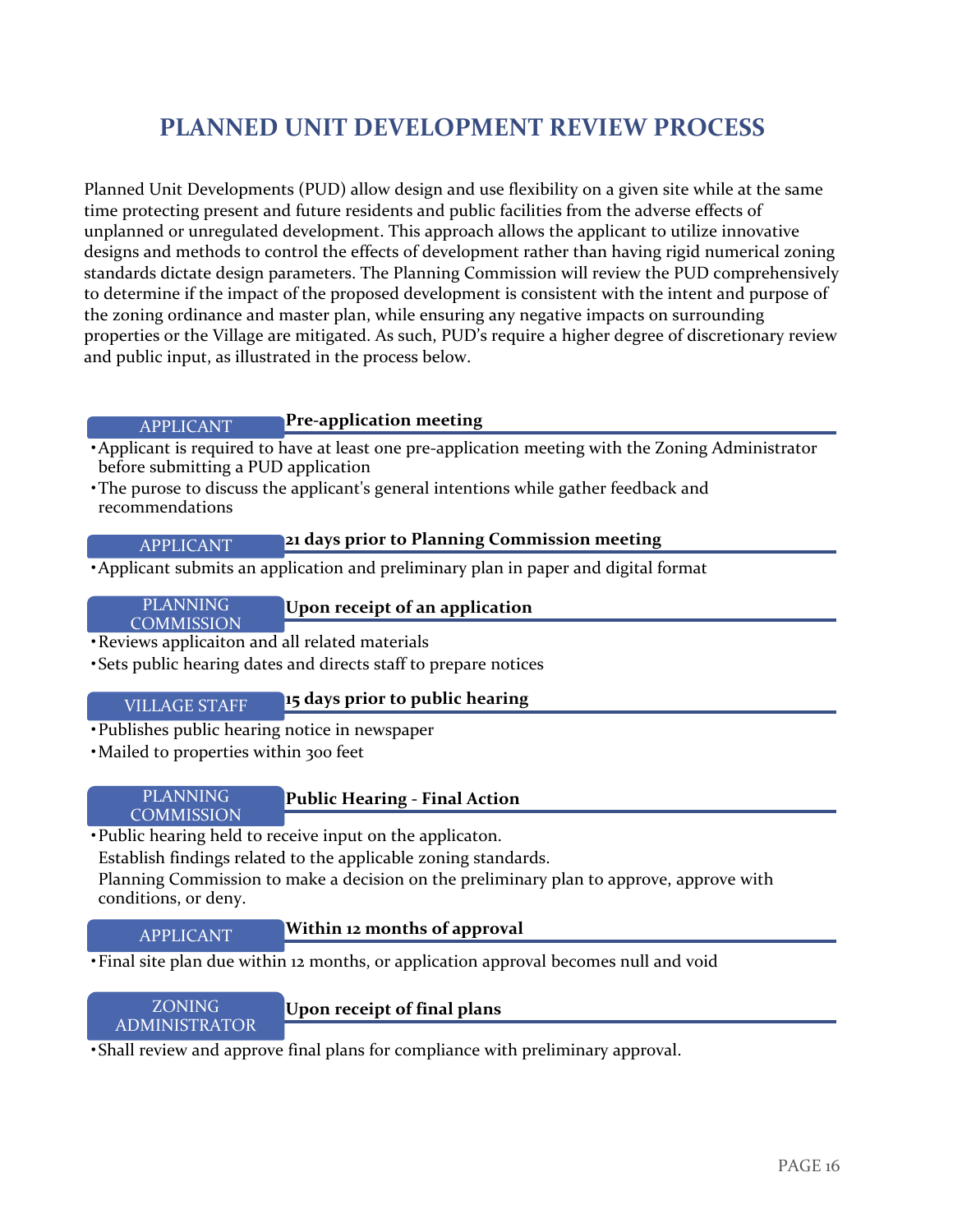### **THE ZONING BOARD OF APPEALS**

<span id="page-17-0"></span>The Village Council serves as the Zoning Board of Appeals (ZBA). The ZBA makes decisions on the interpretation of the zoning ordinance, administrations of the zoning ordinance, appeals to decisions, approvals, and/or requirements made by the Village in reviewing applications under the zoning ordinance, and for non-use dimensional variances. The ZBA does not grant use variances. Applications before the ZBA require a public hearing. Decisions made by the ZBA may be appealed to the circuit court. The ZBA meets annually the second Monday of May, or as needed throughout the year.

#### **At any point** APPLICANT

- •Submits an application form, fee, and any other required materials for a hearing before the ZBA
- •Requests may include zoning ordinance interpretation or administration, appeal decisions or conditions, non-use dimensional variances

#### **WILLAGE STAFF** Within 15 days of public hearing

- •Publishes public hearing notice in the newspaper
- •Mails notice to properties within 300 feet, if applicable

#### **At scheduled meeting** ZBA

- •Reviews application request
- •Holds public hearing to receive public input
- •Makes a decision on the request